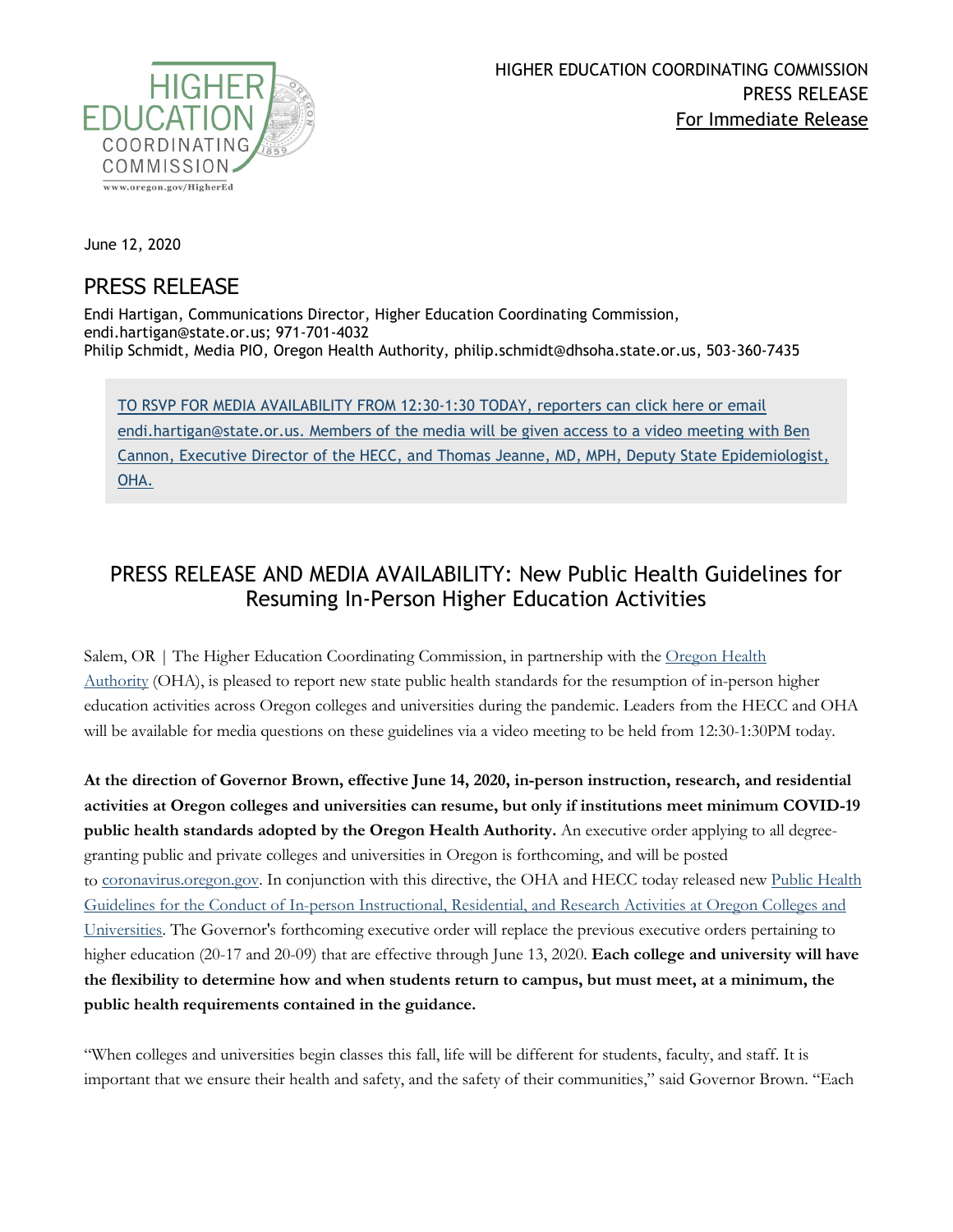institution, each campus, and each building is different, and it's critical that the implementation of this public health guidance be informed by direct community feedback. But with safeguards in place, Oregon's great colleges and universities can return to fulfilling their missions in pursuit of learning, research, and achievement."

The new guidelines first establish key principles for colleges and universities to reduce potential exposures to the coronavirus. These include physical distancing, hand hygiene, cohorts, use of personal protective equipment, environmental cleaning and disinfection, isolation of people who are sick and quarantine of people who have been exposed. College and university determinations about the resumption of on-site operations must be informed by local circumstances and regional readiness, in consultation with their [Local Public Health Authority.](https://www.oregon.gov/oha/ph/providerpartnerresources/localhealthdepartmentresources/pages/lhd.aspx)

The guidelines also set **minimum public health requirements to be followed generally campus-wide** that include but are not limited to:

- Implementing measures to limit the spread of COVID-19 within buildings and the campus setting, such as appropriate cleaning and disinfecting procedures; screening, monitoring, and testing for illness among symptomatic students, staff, and faculty; and use of face coverings.
- Permitting remote instruction/telework or other reasonable accommodations for students and employees who are at higher risk for severe illness from COVID-19.
- Recommending the use of face coverings for all students, staff, and faculty, in accordance with local public health, OHA, and CDC guidelines.
- Requiring face coverings where physical distancing measures are difficult to maintain.
- Working with their local public health authority (LPHA) to ensure they are able to effectively respond to and control outbreaks through sharing of information when appropriate.

**The guidelines additionally detail other specific requirements related to: entry and self-screening, instructional settings, isolation measures, health-related communication, hand hygiene and respiratory etiquette, facilities, faculty and staff, research settings, residential services settings, Communicable Disease Management Plans, and campus operational plans.**

The forthcoming Executive Order and today's Public Health Guidelines also mandate compliance processes related to meeting minimum requirements. Each public university and community college must develop, in consultation with their local public health authority, a written campus operational plan describing how the institution will comply with the requirements to meet minimum standards. The institution's governing board must approve and regularly review this plan, which must also be submitted to the HECC. Each institution must designate an employee or officer to implement, and enforce, or supervise the implementation or enforcement of, these requirements. The guidance may be amended from time to time and the HECC has authority to provide further guidance as necessary.

Ben Cannon, Executive Director of the HECC, said, "I'm heartened by the collaborative process that resulted in these recommendations, and thankful to OHA and the Governor for establishing medically-informed baseline requirements for protecting the health of campus communities and the community at large, clear compliance requirements, and flexibility for institutions to respond to the needs of their campus community and the evolving status of the pandemic."